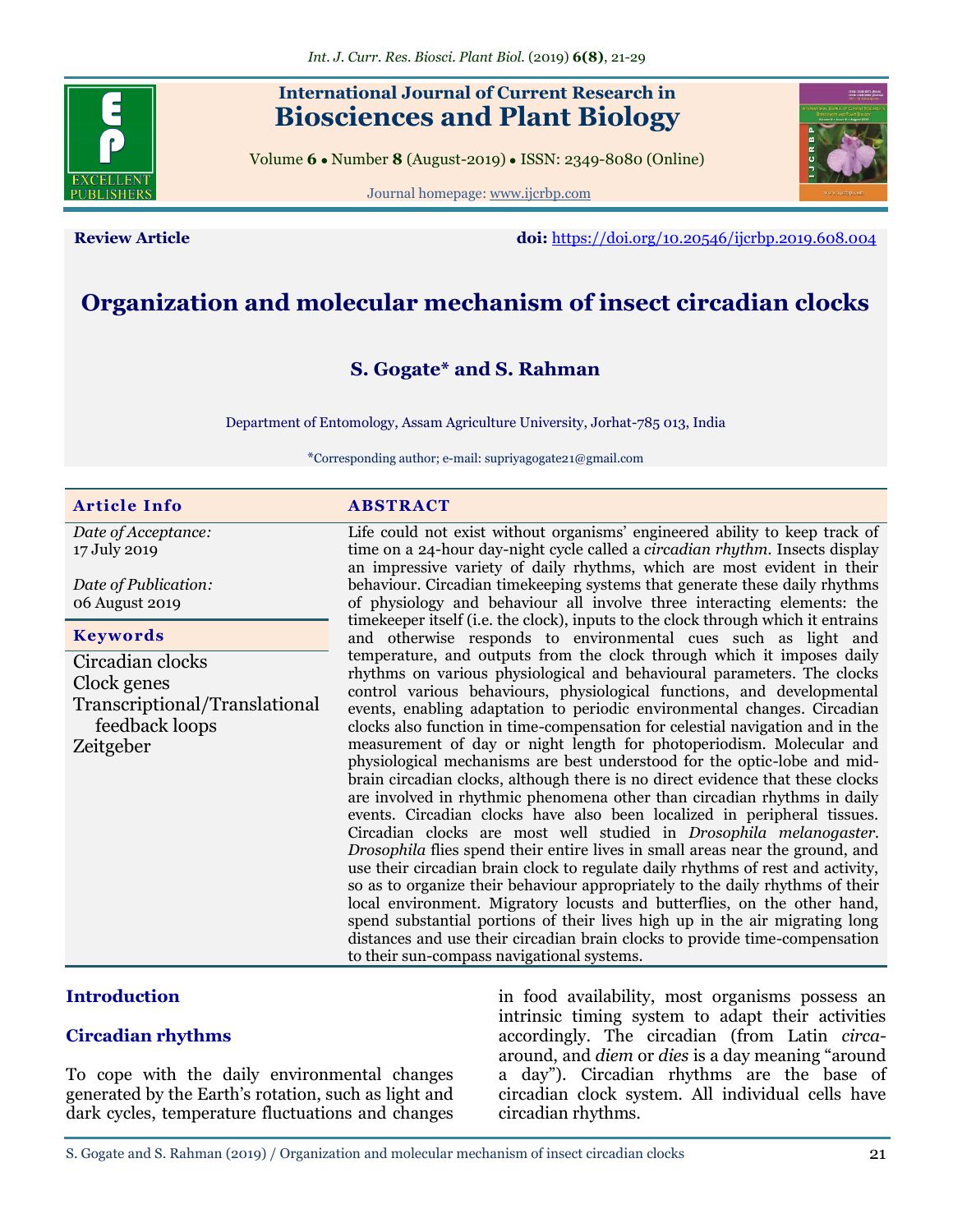# **Circadian clocks - General concept**

Circadian clocks are some sort of biochemical oscillators that oscillates in every organism on 24 hours basis, and an organism can respond according to them. These biochemical oscillators are called it as "clock". These biochemical oscillating clocks sometimes called it as "Internal clock" or "Circadian clock." Circadian clocks are endogenous timekeepers that enable organisms to track daily changes of light and other environmental factors.

A circadian clock must possess three basic properties:

- A stable, near 24-hours period;
- Temperature compensation;
- Ability to be reset.

An intrinsic or free running period of approximately 24 hours of the circadian clock is required for measuring time and anticipating environmental changes. The rates of biochemical reactions are closely related to the temperature. To maintain a constant period, the circadian clock is required to possess a temperature compensation mechanism. A free-running clock, however, will eventually run out of phase without fine tuning and resetting. To avoid this, the clock must be able to incorporate various external feeds into the intrinsic self sustained cycle to synchronize day to day.

From (Fig. 1), the circadian system can be depicted as a cascade of processes leading from the circadian clock through molecular and cellular rhythms to the temporal organization of physiology and behaviour. The most evident insect rhythms are those associated with behaviour. They include daily rhythms of individual insects such as those affecting locomotion, flight, feeding, oviposition, and once in- a-lifetime rhythmic events such as hatching, molting, pupation, and adult eclosion.

Rhythms in physiological processes are not as obvious as behavioural cycles, but they also play an important role in temporal organization of body functions (Michel et al., 1993). Examples of insect physiological rhythms include the rhythm of pheromone synthesis, rhythm of spermatophore formation, rhythm of sperm release from testis and rhythmic secretion of ecdysteroids from prothoracic glands. Physiological rhythms can result from passive responses of tissues to a timing signal, e.g. daily fluctuations in circulating hormones. On the other hand, some physiological rhythms are tissue autonomous and thus likely to be underlined by cellular rhythms. Rhythms in cellular physiology are well documented in a wide range of organisms.





In insects, only a few rhythms in cellular physiology are known. One prominent example is the rhythm of cuticle deposition which arises owing to changes in the orientation of secreted chitin by the underlying epidermal cells.

# **Composition of circadian clock**

Circadian clock system can be theoretically divided into three integrated parts (Fig. 2). In the center is the circadian clock or pacemaker which drives the intrinsic rhythm with a period near 24 hours, even in the (temporary) absence of environmental cues. Upstream of the pacemaker is an input system which can receive multiple external cues, or Zeitgeber (German for time-givers), to entrain or reset the pacemaker. Downstream of the pacemaker are the output pathways directly governing the physiological and behavioural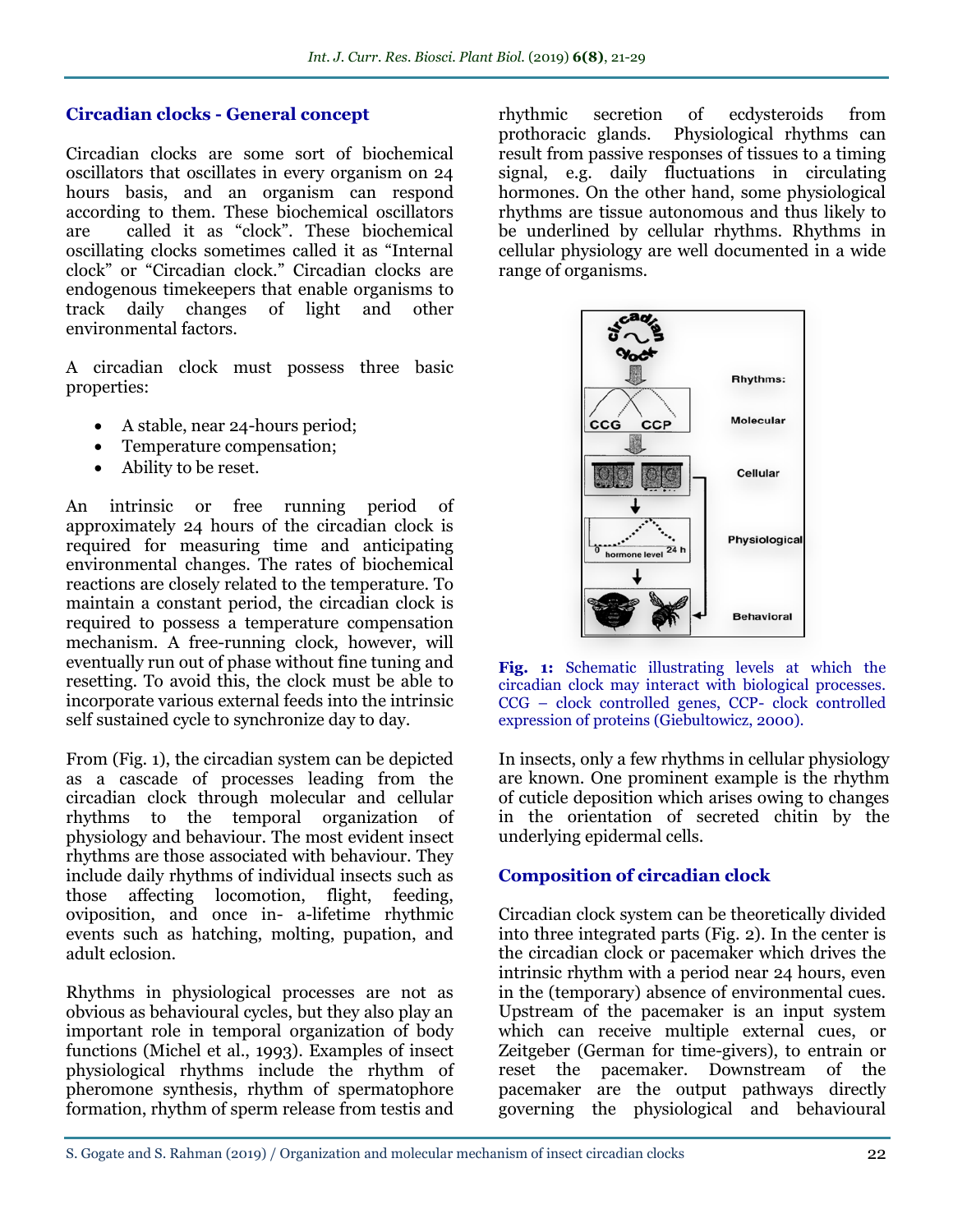rhythms. Zeitgeber includes light and temperature elements.



An entrainment pathway that consists of a photoreceptor and coupling mechanism (input) synchronizes a self-sustaining oscillator (pacemaker) to the external light/dark cycle (Charlotte et al., 2011). The output of the pacemaker regulates the timing of various processes (e.g., activity) via coupling to the effectors mechanisms.

# **Clockwork network**

Genes in the clock cell produce proteins at varying concentrations throughout the day. The rhythmic nature of the rise and fall of protein concentration enables the animal to know the time. Since only a few cells in the brain are responsible for time measurement, the animal needs a messenger to transmit the time to the rest of the body. There appears to be some direct communication between the clock cells and the nervous system, but more of the communication happens through hormones. This phenomenon not only in insects but also in mammals, which release corticosteroids into the bloodstream at varying concentrations depending on the time of day.



**Fig. 3:** Diagram showing *Drosophila* cerebral cells expressing PERIOD, Tomioka and Matsumoto (2010).

Cellular organization of the clock has been extensively studied in *Drosophila* and other insects, using molecular probes, such as antibodies against clock gene products and reporter genes driven by clock gene promoter, etc. In Drosophila, there are about 150 cells in the brain that express the clock genes, and they are divided into seven subgroups (Helfrich-Forster, 2006) (Fig. 3). Three of them are located laterally between the optic lobe and the central brain, and are called lateral neurons (LNs). The ventrally located LNs consist of two subgroups of neurons with larger and smaller cell bodies and are called large-LNv (l-LNv) and small- LNv (s-LNv), respectively. The dorsally located LNs are called LNd. There are three groups of neurons in the dorsal region of the central brain called DN1, DN2, and DN3, respectively. The other group is located on the lateral posterior side of the central brain, and is called lateral posterior neurons (LPNs). Detailed analysis of the role of the cells revealed that s-LNvs drive the morning peak and a part of the evening activity, and the LNds regulate the evening peak (Rieger et al., 2006) Recently, l-LNv cells have been revealed to be involved in light-induced arousal and phase shifting in the late night.DNs, however, have some roles in locomotor rhythms, since the flies lacking LNs still show a circadian locomotor rhythm for at least a few days in constant conditions. In larval brain, DN2 cells have the principal role in temperature entrainment and might regulate the phase of LNs, while under LD, the larval DN2 s are controlled by LNs via PDF signalling (Picot et al., 2009).

# **Entrainment of the clock mechanism**

Circadian rhythms are synchronized, or entrained, by environmental stimuli referred to as Zeitgeber (a German term for "time giver"). Predictable changes of light intensity associated with the solar day constitute a powerful Zeitgeber that entrains circadian clocks. Shifting the phase of light–dark (LD) cycles will result in a similar phase shift in rhythmic process, so that the characteristic phase relationship between the rhythm and Zeitgeber is maintained. Detailed analysis of entraining factors can be obtained by on strutting phase response curves (PRC), which plot changes in the phase of a given rhythm in response to entraining stimuli applied at different phase of free running circadian cycle.

# **Input pathways**

Input pathways mainly include light and temperature entrainment. Light is the most important Zeitgeber for the circadian clock to synchronize to the environmental cycles.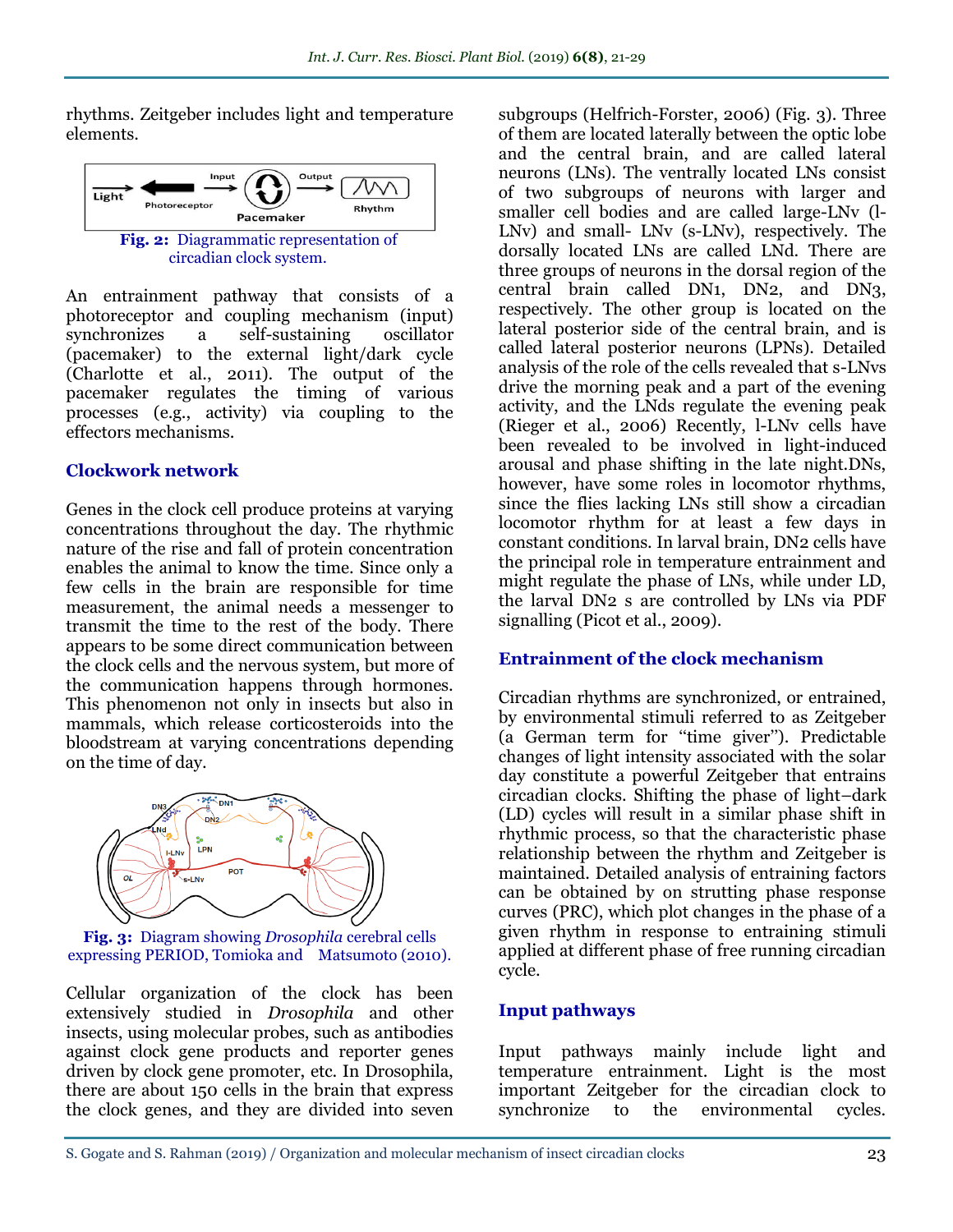Photoreceptors necessary for the entrainment, or resetting, of the clock have been localized in some insects. In hemimetabolous insects such as crickets and cockroaches, the compound eye is the most important photoreceptor, but ocelli also sometimes have minor roles in the photic entrainment. In *Drosophila*, in addition to these external eyes, H– B eyelet that is a remnant of larval eye, and the blue light receptor molecule CRY1, are known for circadian photoreceptors. In *Drosophila*, CRY1 is expressed in a circadian fashion in some of the cerebral clock neurons, and shifts the phase of the clock light-dependently. Besides CRY1, rhodopsins (Rhs) are also involved in photic entrainment. In Drosophila, Rh1 and Rh6 were implicated in entrainment to red light and Rh1, Rh5, and Rh6 to green and yellow light (Hanai, 2009). Histamine is suggested to be an important neurotransmitter for the Rh pathway. Cockroaches and crickets, in which the compound eyes appear to be the exclusive photoreceptors for entrainment because sectioning the optic nerves between the eyes and the optic lobe or painting over the compound eyes eliminated entrainment of the locomotors activity rhythm to light cycles. Newly identified lightresponsive protein Quasimodo (Chen et al., 2011) deserves attention.

# **Temperature entrainment**

Temperature is also an important time cue to synchronize the clock, especially in dark places, such as eggs laid underground or insects that pupate in darkness. Temperature cycle or temperature steps are known to cause phase shifts of the clock to adjust to the time of environmental cycles (Ikeda 1993). The molecular mechanism for the temperature synchronization is less understood. In Drosophila, the effects of temperature step-up and -down were examined at transcript levels. Under constant light, temperature step-up up-regulates the Clk (clock) gene, and step down down-regulates it. In contrast PER (period gene), TIM (timeless gene) and CYC (cycle gene) genes are down-regulated and upregulated by step up and step-down, respectively. After temperature step down, all these clock genes showed an oscillation in constant conditions. These temperature responses are virtually eliminated in Clk mutant flies, suggesting that the Clk gene is the principal component for temperature entrainment. In addition, TIM mRNA

levels are increased earlier at low temperatures through photic stimulation of TIM expression Existence of temperature entrainable oscillators has been reported for other insects including cricket's, cockroaches and mosquitoes.

# **Output pathways**

The pathways through which the clock regulates overt rhythms are not well understood. Pigmentdispersing factor (PDF) is the best characterized output molecule of the circadian clock system. Its involvement was first notified when immune histochemistry revealed that PDF co localized with PER in some clock neurons, s-LNv and l-LNv, in the *Drosophila* brain and is now thought to be an output neurotransmitter of the circadian clock in a wide variety of insects. It is a member of the pigment dispersing hormone (PDH), an octadeca peptide that was first found in crustacean as a hormone that disperses pigments in the epithelium. PDF gene expression shows no circadian rhythm in *Drosophila* while the dorsomedial termini of PDFexpressing neurons show daily morphological changes probably controlled by the circadian clock. *Drosophila,* PDF in cockroaches is both a phase regulator and a locomotors rhythm driver. In crickets, however, since the partial destruction of the optic lobe leads to arrhythmic locomotors activity without elimination of the PDF neurons, PDF may play only minor roles in the behavioural rhythm. Besides regulation of the activity rhythms; PDF plays an important role in the sensory system of crickets. PDF plays dual roles: 1) Synchronizing molecular oscillations of circadian clock neurons 2) Output pathway from the circadian clock. The vicinity of PDF fibres + mushroom bodies (*Apis mellifera)* famous for their marvelous time memory. So these PDF plays important role in output pathways for entrainment.

# **Insect clockwork models**

With the existence of 2 functionally distinct CRYs in insects, 3 major types of clockwork models can be proposed as shown in Fig. 4 (Yuan et al., 2007).

**Type 1:** The Drosophila form) in which CRY1 only functions in the central brain clock as a circadian photoreceptor (panel 1a) or in peripheral clocks as both a photoreceptor and central clock component (panel 1b).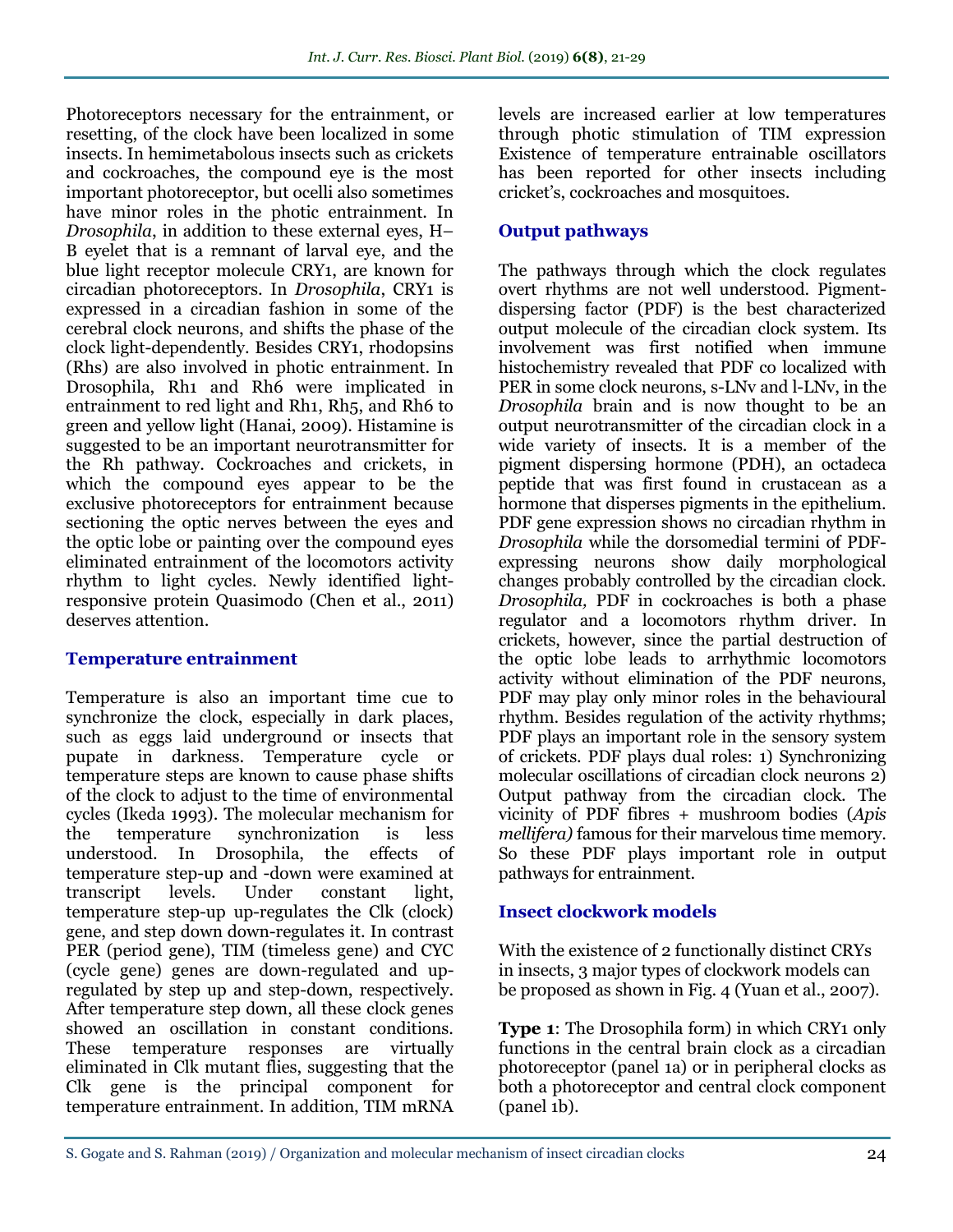**Type 2:** (The ancestral form apparent in the monarch butterfly) in which both CRY1 and CRY2 exist and function differentially within the clockwork.

**Type 3:** In which only CRY2 exists and functions within the clockwork. In beetles, CRY2 acts as a transcriptional repressor of the clockwork and light input may be mediated through the degradation of TIM (panel 3a). In bees, which lack TIM, CRY2 acts as a transcriptional repressor and novel light input pathways (?) are used to entrain the clock  $(panel 3b)$ .



**Fig. 4:** Clockwork network models (Source: Yuan et al., 2007).

### **Phase response curve (PRC)**

PRC is a graphical representation which depicts how organism can respond to given stimulus. A PRC is a plot of phase shifts as a function of the oscillator phase at which a stimulus is given. In circadian rhythms, PRCs are usually constructed by giving a light pulse on a free-running rhythm in constant darkness. In insects, a PRC in this form was first identified by Pittendrigh (1959) in the fruit fly *Drosophila pseudoobscura* and such PRCs have been reported in various species. PRCs not only explain the mode of entrainment but also prove the existence of an oscillator with a period of approximately a day.

### **Anatomical locations for circadian clocks**

Circadian clocks have been localized either in the central nervous system or in peripheral tissues. The circadian clocks in the central nervous system, i.e., the central clocks, are localized in the optic lobe or midbrain. The optic lobe flanks the midbrain, a medial part of the brain, and contains the neuropils involved in the pre processing of visual

information from the compound eye. In cockroaches and crickets, the circadian clock in the optic lobes controls their activity rhythm. The optic lobe consists of lamina, medulla, and lobula complex.

In the cockroach *Rhyparobia maderae,* it was shown by transplantation experiments that the accessory medulla, a small neuropils situated at the ventromedial edge of the medulla, is the locus of the circadian clock. In the cricket *Gryllus bimaculatus*, the medulla and the obula are connected by the optic stalk. Removal of the lamina and medulla regions results in arrhythmic locomotion activity.

In Lepidoptera and Diptera, the circadian clock is localized in the mid-brain. In saturniid moths *Antheraea pernyi, Hyalophora cecropia* and *Samia cynthia,* the circadian clocks for the eclosion and flight rhythms are localized in the mid-brain. In *A. pernyi*, two pairs of neurosecretory cells in the dorsal part of the midbrain have been shown to express the clock protein period (PER), and these cells are regarded as the site of the circadian clock.



**Fig. 5:** Neurons or regions important for the circadial mythm' rhythm, solar compass, photoperiodism, and circatidal rhythm (Numata et al*.,* 2015). (La- lamina; Me- medulla; A Me- accessory medulla; Lo- lobula; PI- Pars intercerebralis; PL-Pars lateralis; CC- central complex; An- antenna).

Neurons are important for the circadian rhythm, solar compass photoperiodism and circatidal rhythm. In cockroaches, the accessory medulla containing PDF-expressing neurons is the location of the circadian clock regulating activity rhythms. In crickets, the circadian clock is located in the lamina and medulla region. It is likely that the circatidal clock is not located in the optic lobe, but is probably located in the central brain,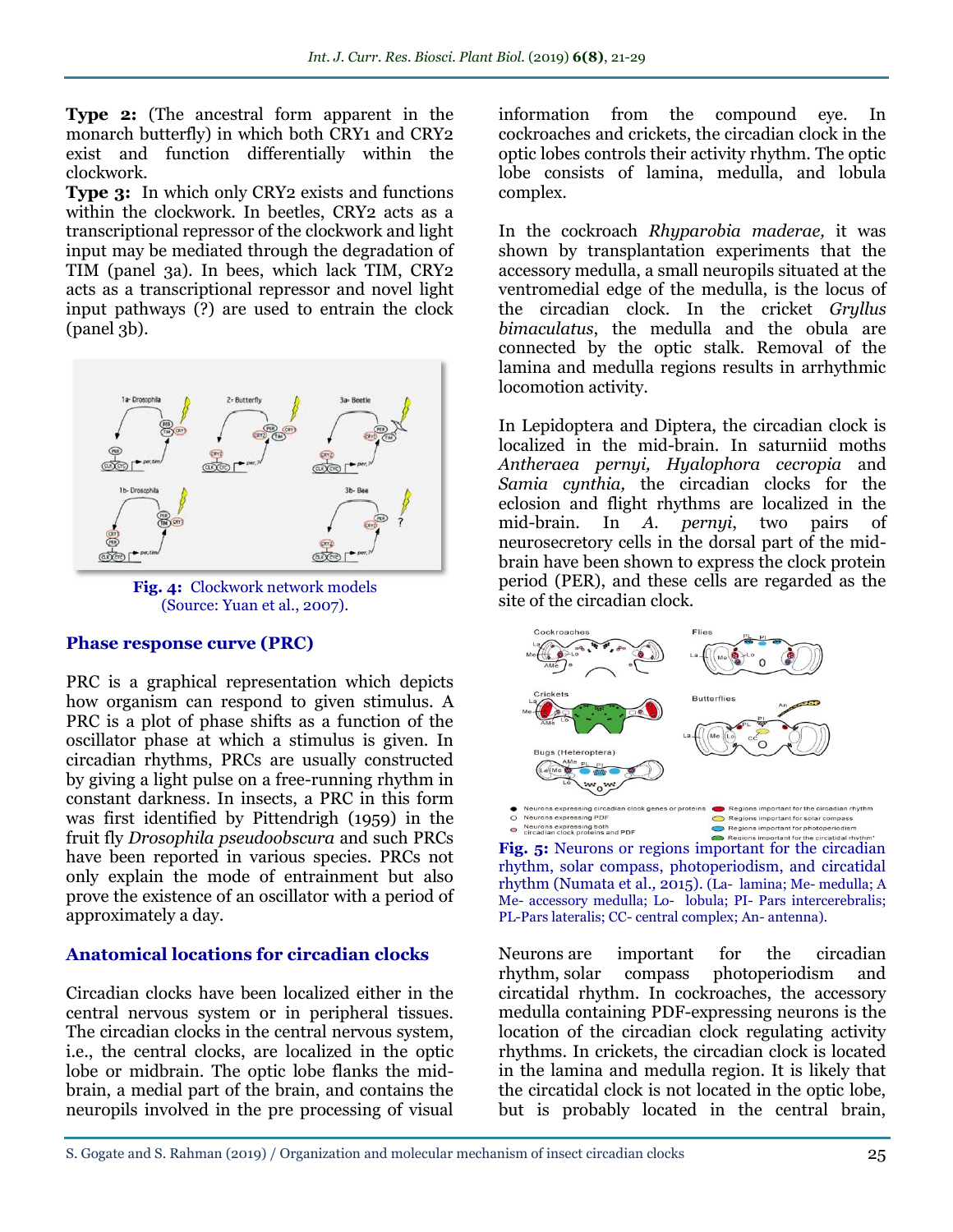although the possibility that the clock is located in an extra-brain region cannot be excluded. In *Rhodnius prolixus* (Heteroptera), lateral neurons, which co-express clock proteins and PDF, are considered to be the circadian clock that regulates the activity and hormone-release rhythms. The region containing these neurons is involved in the photoperiodic diapause in another heteropteran, *Riptortus pedestris*.

The PI and PL regions are also important for photoperiodic diapause in heteropterans. In flies, among neurons expressing clock proteins in the brain, several groups of lateral neurons control the circadian activity rhythm. One group of neurons that co-express clock proteins and PDF is important for photoperiodism. Neurosecretory cells in the PI and PL regulate photoperiodic diapause. In butterflies, the PL is the main location of the circadian clock in the brain. Neurons necessary for the solar compass are located in the central complex, and the circadian clock in the antennae is necessary for time compensation of the solar compass system. Note that the neuronal location may differ among species.

### **The molecular basis of the clock (***Drosophila melanogaster***)**



**Fig. 6:** Molecular basis of circadian clock in *Drosophila*.

The flies typically show a bimodel locomotor activity rhythm displaying two peaks associated with dawn and dusk. Timing of dawn and dusk peaks of activity is controlled by a dual-oscillator system consisting of physically separated evening oscillator (E) and morning oscillator (M). Four genes, the transcriptional regulators (PER), (TIM), (CYC) and (CLK), have been shown to be critical components for generating the basic circadian oscillation. Of the four, three, PER, TIM, CLK, are rhythmically expressed, and circadian oscillations

in both mRNA and protein levels are well documented (Fig. 6).

CLK-CYC heterodimers bind to E-boxes of nuclear DNA and activate transcription of PER and TIM. As PER protein is produced it is phosphorylated (e.g., by DBT) which leads to its degradation. However, if TIM is present it can bind to, and stabilize, phosphorylated PER, which remains bound to DBT. The TIM-PER-DBT complexes are further phosphorylated which promotes their transport into the nucleus. These complexes then bind to CLK-CYC, inhibiting PER and TIM transcription. As PER and TIM levels decline (degradation not shown), the inhibition is removed and the cycle begins again. Phase shifts and entrainment by light occur through a pathway in which activation of CRY by light leads to TIM degradation (Hardin, 2005). Both CLK and CYC proteins are transcription factors that utilize bHLH domains to bind to E boxes, hat mediate the association of the two proteins leading to the formation of heterodimers. The fundamental mechanism for generating the oscillation involves two, interlocked transcription/translation feedback loops—one that regulates rhythmic expression of PER and TIM and a second that regulates rhythmic expression of CLK. The mechanism of transcription and translation feedback loops in *Drosophila* is given in Fig. 7*.*



**Fig. 7:** Mechanism of transcription and translation feedback loops in *Drosophila.*

A heterodimers composed of CLK and CYC binds to promoters of PER and TIM leading to an increase in transcription of these two genes that continues throughout the day. Levels of mRNA for the two genes peak in the early night. Protein products of these two genes increase as well, but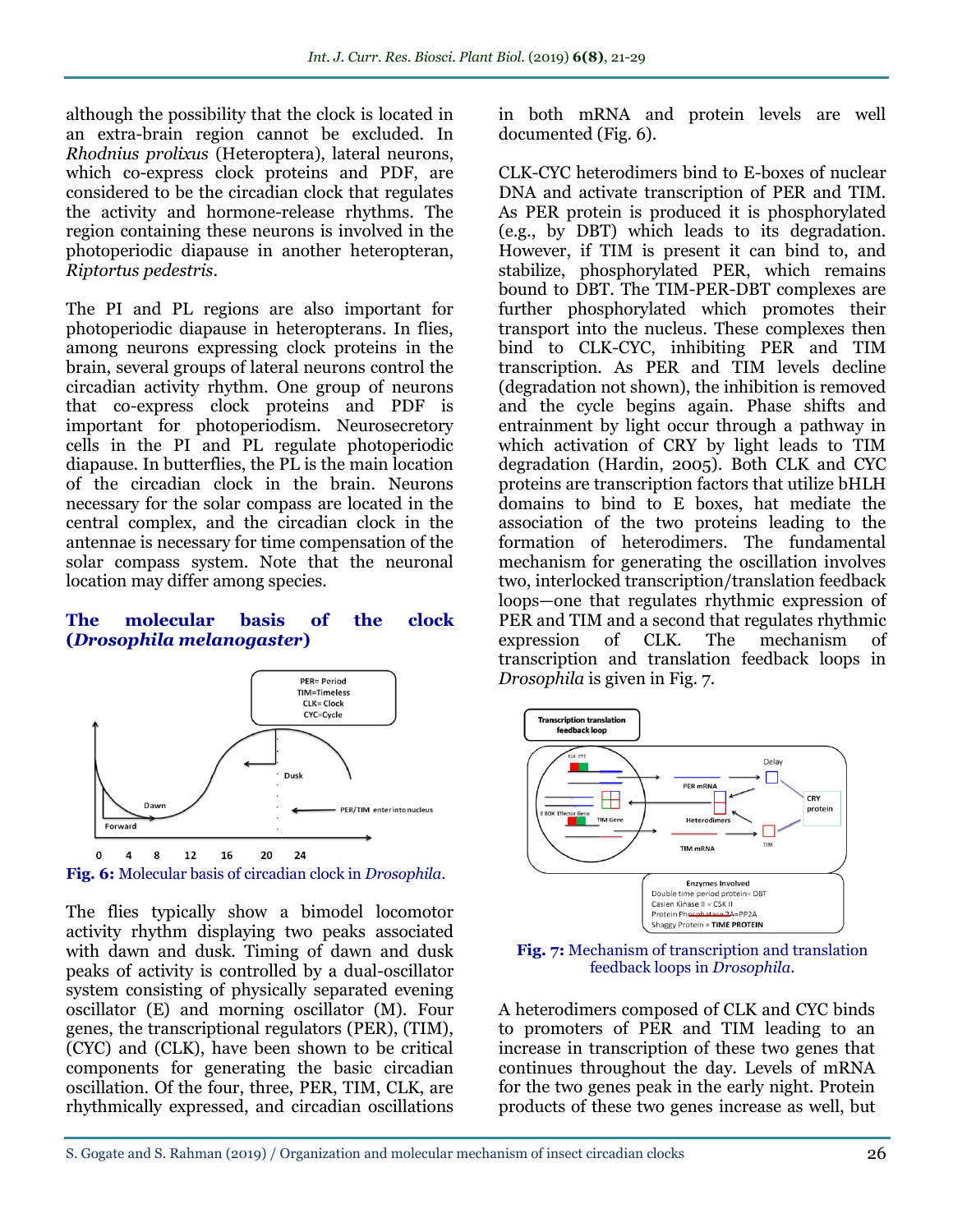peak levels of protein are delayed by several hours, peaking after the middle of the subjective night.

The heterodimers moves to the nucleus and functions as the negative element in the feedback loop, acting on the positive regulators CLK and CYC to suppress their activation of the PER/TIM promoters. This leads to a decline in the PER/TIM mRNA levels that continues throughout the night. The degradation of PER and TIM allows the cycle to start over. The time delay between mRNA synthesis and the accumulation of PER and TIM protein is likely to be critical element in the generation of the oscillation. PER is unstable in the absence of TIM whereas the dimerization with TIM stabilizes PER and promotes nuclear entry. Several kinases (e.g., double time—DBT) and phosphatases regulate the phosphorylation state of PER and TIM that, in turn, appears to be involved in regulation of PER degradation as well as nuclear entry of the PER-TIM heterodimers.

# **Photoperiodism, the seasonal clock**

Photoperiodic clocks allow organisms to predict the coming season. The organism responds either to annual changes in day length, or directly to the length of day/night and uses this information to determine the timing of key events such as migration or the entry into a dormant state. Seasonal timing is just as important as daily timing and is essential for enabling animals to correctly anticipate seasonal environmental changes. Among insects, one of most prevalent photoperiodic responses is the onset of diapause. The ability to enter diapause has contributed to the evolutionary success of insects.

A photoperiodic response in insects comprises a sequence of several events**:** i) Photoreception; (ii) Measurement of day or night length by a photoperiodic time measurement system; (iii) Simultaneous counting of the number of photoperiodic conditions by a counter system; and (iv) Action of the endocrine effectors that determine seasonal events like diapause.

# **Other types of insect clocks:**

Other types of insect clocks mainly includes,

**Time memory (Zeitgeber):** This clock-related phenomenon was shown in the honey-bee, *Apis mellifera* (Von Frisch 1948). Workers of this species inform other workers in the same hive about the direction and distance of a food resource by a "waggle dance". The direction of the waggle dance is closely correlated with the angle formed between the resource and the sun. The endogenous circadian clock which enables them to remembered the time of a day at which nectar sources are available. The oscillation free runs in LD (light and dark) with natural period slightly less than 24 hours.

**Time compensated sun compass orientation:** This orientation mechanism is called a "solar compass" or "sun compass". The monarch butterfly, *Danaus plexippus*, uses a similar mechanism in its long-distance migration (Perez et al., 1997). Monarch butterfly and sometimes locust can orient themselves to the sun, to pattern of the polarized light from sky or artificial light sources. A constant compass orientation maintains because the orientation mechanism also contain a circadian clocks component which compensate for sun's changing azimuth.

**Lunar, semi lunar and tidal rhythm:** There are endogenous rhythms with a period considerably different from a 24 hours day in organisms including insects. These rhythms have free-running periods close to the tidal (12.4 h), semi lunar (14.8 days), lunar (29.5 days) annual (365 days) (Saunders 1976).The varied carpet beetle, *Anthrenus verbasci,* show a circannual rhythm in pupation, and with this rhythm pupation occurs only in spring. A marine midge, *Clunio marinus*, lives in the lowest parts of the intertidal zone. Larvae of this species have a circa semi lunar or circalunar rhythm in pupation and, as a result, adults emerge in spring tides. The mangrove cricket, *Apteronemobius asahinai,* has a circatidal locomotor rhythm; it forages on the floor of mangrove forests during low tide and rests during high tide.

### **Circannual rhythm**

There are hypotheses that a circadian clock produces a circannual, circa semi lunar, or circa tidal rhythm. Moreover, circa (semi)lunar rhythms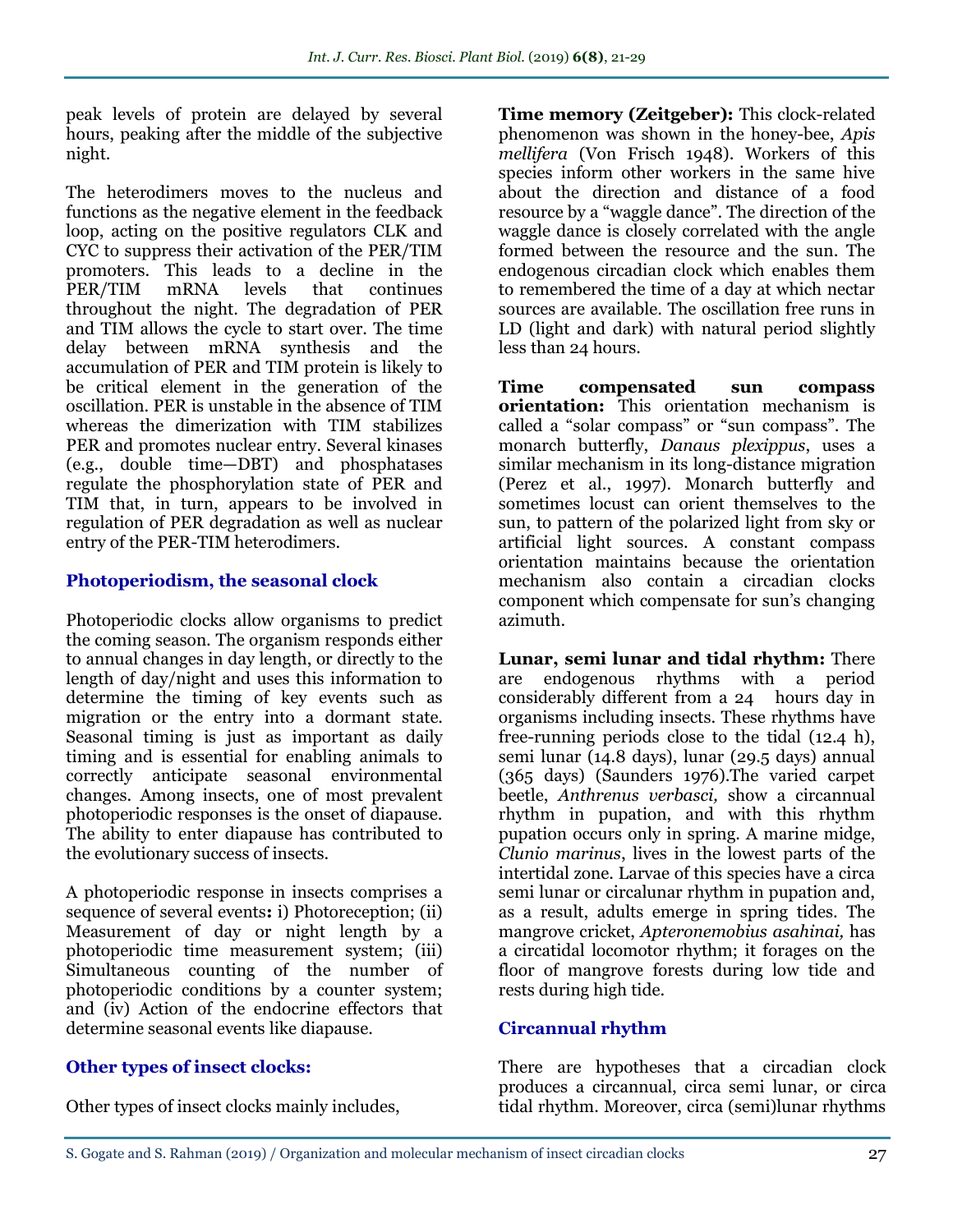can be explained by beat reactions of circadian and circatidal clocks. Whether a circadian clock is involved in the generation of these non-circadian rhythms has been examined in the above three species, but no experimental evidence supporting such involvement has been found.

# **Circadian clocks for celestial navigation**

## **Monarch butterfly**

Monarch migration is miracle of nature, exactly how they navigate from Canada to Mexico is still a mystery and scientist have only some clues; 1) one theory is they fallow angle of sun in relation to earth 2) earth magnetic field provide subtle orientation guide, 3) some special cells in their brain which regulate their internal clocks and keep them on a course. Circadian clock for navigate to their overwintering sites during their seasonal long-distance migration. Use sun compass orientation and regulate output in the brain (Sauman et al*.,* 2005) suggested that *D. plexippus*, cryptochrome (*Drosophila* type CRY I & CRY II mouse type) and core clock proteins (PER) and (TIM) circadian clock for time-compensated celestial navigation. Same circadian clock has been used for behavioural rhythms & time-compensated celestial navigation. The light-entrained antennal circadian clock is necessary for correct orientation. A peripheral clock also plays an important role in solar compass orientation of this species. Heinze and Reppert (2011) suggested *D. plexippus*; the solar compass mechanism involves two distinct circadian clocks, the azimuthal + elevation compensations (regulated by CR). Circadian clock for navigate to their overwintering sites during their seasonal long-distance migration.

# **Mosquito**

Mosquitoes have an annoying tendency to come out around dusk to feed on human blood (Palmer 2013) there's a rather obvious cue for that behaviour: the setting of the sun. But researchers have shown that mosquitoes don't need that cue. If you place a mosquito in a light-free laboratory for several days, it will still begin searching for food at about the same time. On the first day, it may emerge a few minutes late, though, on account of the inaccuracy of its internal clock. On Day Two, it will become active a few minutes later, and so on.

In fact, one of the perplexing things about biological timing mechanisms is the consistency of their inaccuracy. All individuals belonging to the same species are mis-calibrated by almost exactly the same amount in each 24-hour cycle. When a mosquito perceives the sunset, it resets its clock, two ‗CRY's clock system is present into the mosquito.

# **Cicada**

One of the mysteries of cicadas is how they calibrate their internal clocks. They live long periods without the benefit of the sun, yet their life cycle still progresses like clockwork. Animals' biological clocks don't just assess time of day; they also perceive the time of year. When the animal's clock cells synchronize themselves to the rising and setting of the sun, they take note of the changing length of the day during the season. The rhythm of the seasons is thus recorded in the animal's brain. (Animals on the equator, revealingly, tend not to alter their behaviour based on time of year). Each of the life stages is controlled by a clock, and it can go into an overwintering stage at the end of each of these larval stages, according to the day length." It's possible that the cicada doesn't have to measure 17 years. All it needs to do is measure one year, which is the length of time it takes to go from one larval stage to the next. Perhaps the progression from birth to adult happens in 17 stages, until the perfected adult is ready to climb above ground, breed and die.

# **Conclusion**

Although information is only available for quite limited orders of the Class Insecta, the error in internal clocks isn't a problem in nature, because all insects have methods for correcting their clocks. For day-to-day rhythms, they use the rising or setting of the sun. Insect's biological clocks don't just assess time of day; they also perceive the time of year. Future comparative studies should provide an insight for the general understanding of the insect clock mechanism as well as how the variety of clocks has diversified from an ancestral one. Insect Growth can be use as a natural Clock in forensic entomology. We can use of every experimental technique in our arsenal, from continued classical experiments up to recent RNAi and RNA sequence technology to determine the